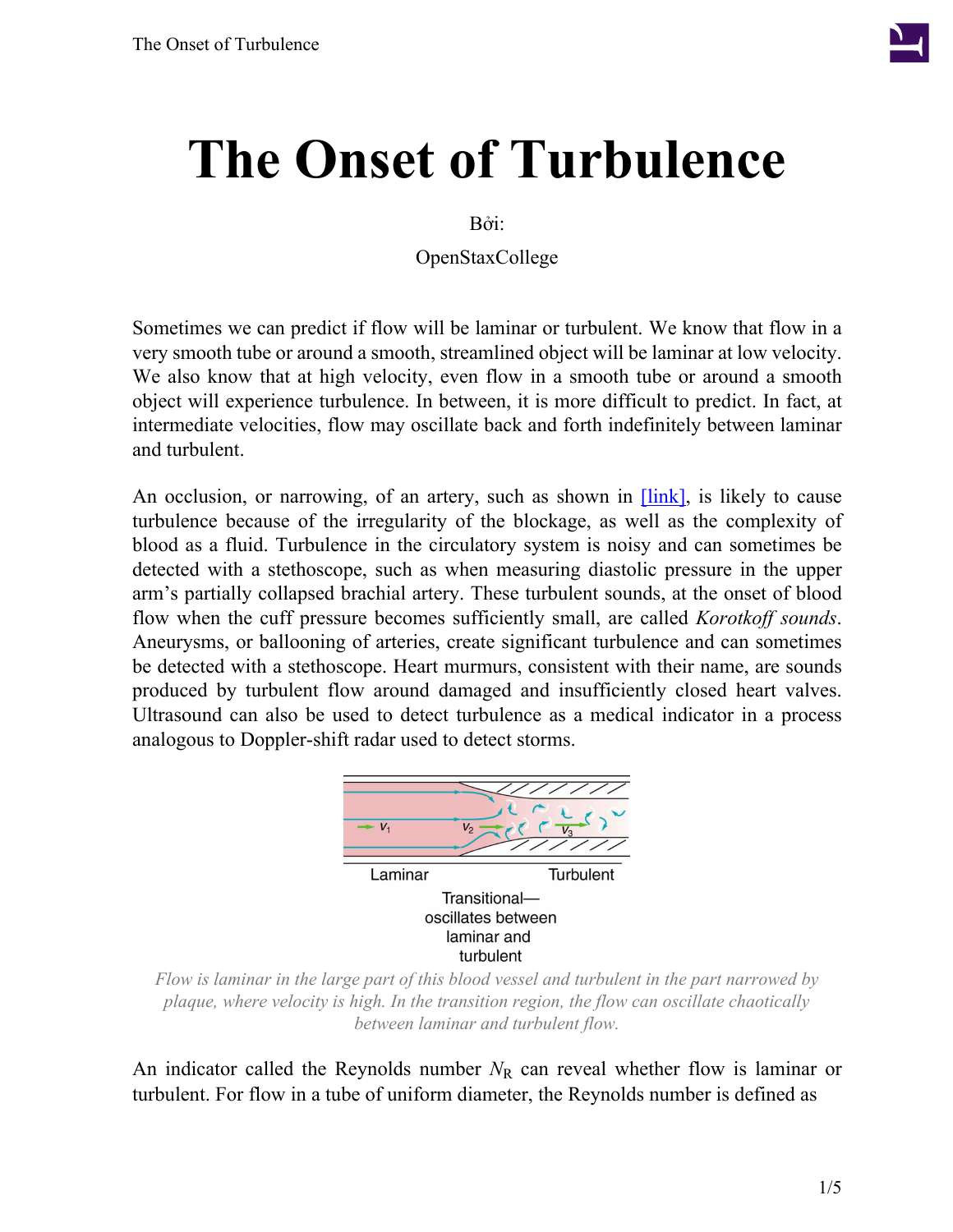The Onset of Turbulence

 $N_{\rm R} = \frac{2\rho v r}{n}$  $\frac{pvr}{n}$ (flow in tube),

where  $\rho$  is the fluid density, *v* its speed,  $\eta$  its viscosity, and *r* the tube radius. The Reynolds number is a unitless quantity. Experiments have revealed that  $N_R$  is related to the onset of turbulence. For  $N_R$  below about 2000, flow is laminar. For  $N_R$  above about 3000, flow is turbulent. For values of  $N_R$  between about 2000 and 3000, flow is unstable—that is, it can be laminar, but small obstructions and surface roughness can make it turbulent, and it may oscillate randomly between being laminar and turbulent. The blood flow through most of the body is a quiet, laminar flow. The exception is in the aorta, where the speed of the blood flow rises above a critical value of 35 m/s and becomes turbulent.

Is This Flow Laminar or Turbulent?

Calculate the Reynolds number for flow in the needle considered in [Example](/m42209#fs-id1969731) 12.8 to verify the assumption that the flow is laminar. Assume that the density of the saline solution is 1025 kg/m<sup>3</sup>.

#### **Strategy**

We have all of the information needed, except the fluid speed *v*, which can be calculated from  $v = Q/A = 1.70$  m/s (verification of this is in this chapter's Problems and Exercises).

## **Solution**

Entering the known values into  $N_R = \frac{2\rho v r}{n}$  $\frac{1}{n}$  gives

$$
N_{\rm R} = \frac{2 \rho v r}{\eta}
$$
  
= 
$$
\frac{2(1025 \text{ kg/m}^3)(1.70 \text{ m/s})(0.150 \times 10^{-3} \text{ m})}{1.00 \times 10^{-3} \text{ N} \cdot \text{s/m}^2}
$$
  
= 523.

#### **Discussion**

Since  $N_R$  is well below 2000, the flow should indeed be laminar.

<span id="page-1-0"></span>Take-Home Experiment: Inhalation

Under the conditions of normal activity, an adult inhales about 1 L of air during each inhalation. With the aid of a watch, determine the time for one of your own inhalations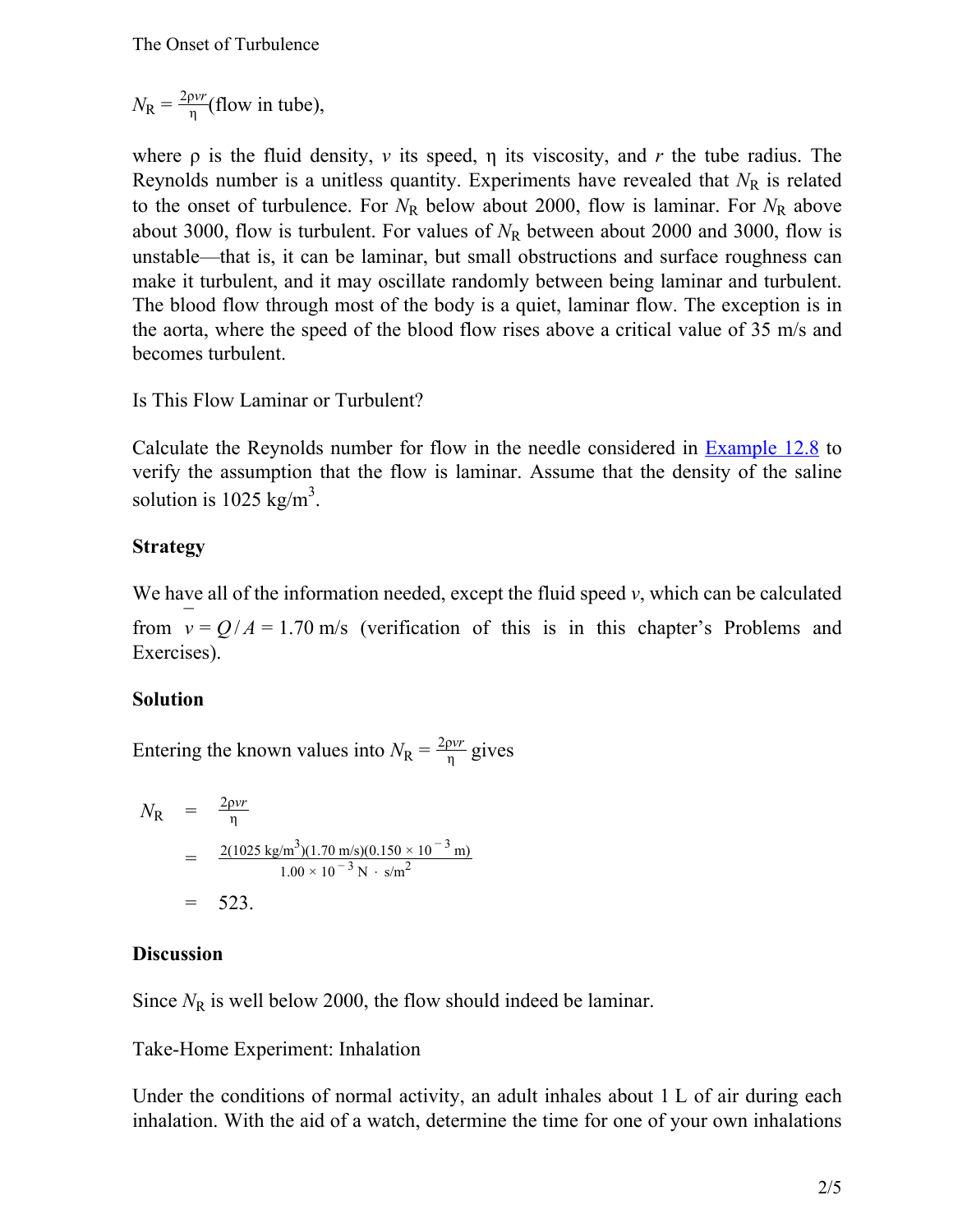by timing several breaths and dividing the total length by the number of breaths. Calculate the average flow rate *Q* of air traveling through the trachea during each inhalation.

The topic of chaos has become quite popular over the last few decades. A system is defined to be *chaotic* when its behavior is so sensitive to some factor that it is extremely difficult to predict. The field of *chaos* is the study of chaotic behavior. A good example of chaotic behavior is the flow of a fluid with a Reynolds number between 2000 and 3000. Whether or not the flow is turbulent is difficult, but not impossible, to predict—the difficulty lies in the extremely sensitive dependence on factors like roughness and obstructions on the nature of the flow. A tiny variation in one factor has an exaggerated (or nonlinear) effect on the flow. Phenomena as disparate as turbulence, the orbit of Pluto, and the onset of irregular heartbeats are chaotic and can be analyzed with similar techniques.

## **Section Summary**

- The Reynolds number  $N_R$  can reveal whether flow is laminar or turbulent. It is  $N_{\rm R} = \frac{2\rho v r}{n}$  $\frac{N}{\eta}$ .
- For  $N_R$  below about 2000, flow is laminar. For  $N_R$  above about 3000, flow is turbulent. For values of  $N_R$  between 2000 and 3000, it may be either or both.

# **Conceptual Questions**

Doppler ultrasound can be used to measure the speed of blood in the body. If there is a partial constriction of an artery, where would you expect blood speed to be greatest, at or nearby the constriction? What are the two distinct causes of higher resistance in the constriction?

<span id="page-2-0"></span>Sink drains often have a device such as that shown in **[\[link\]](#page-2-0)** to help speed the flow of water. How does this work?



*You will find devices such as this in many drains. They significantly increase flow rate.*

Some ceiling fans have decorative wicker reeds on their blades. Discuss whether these fans are as quiet and efficient as those with smooth blades.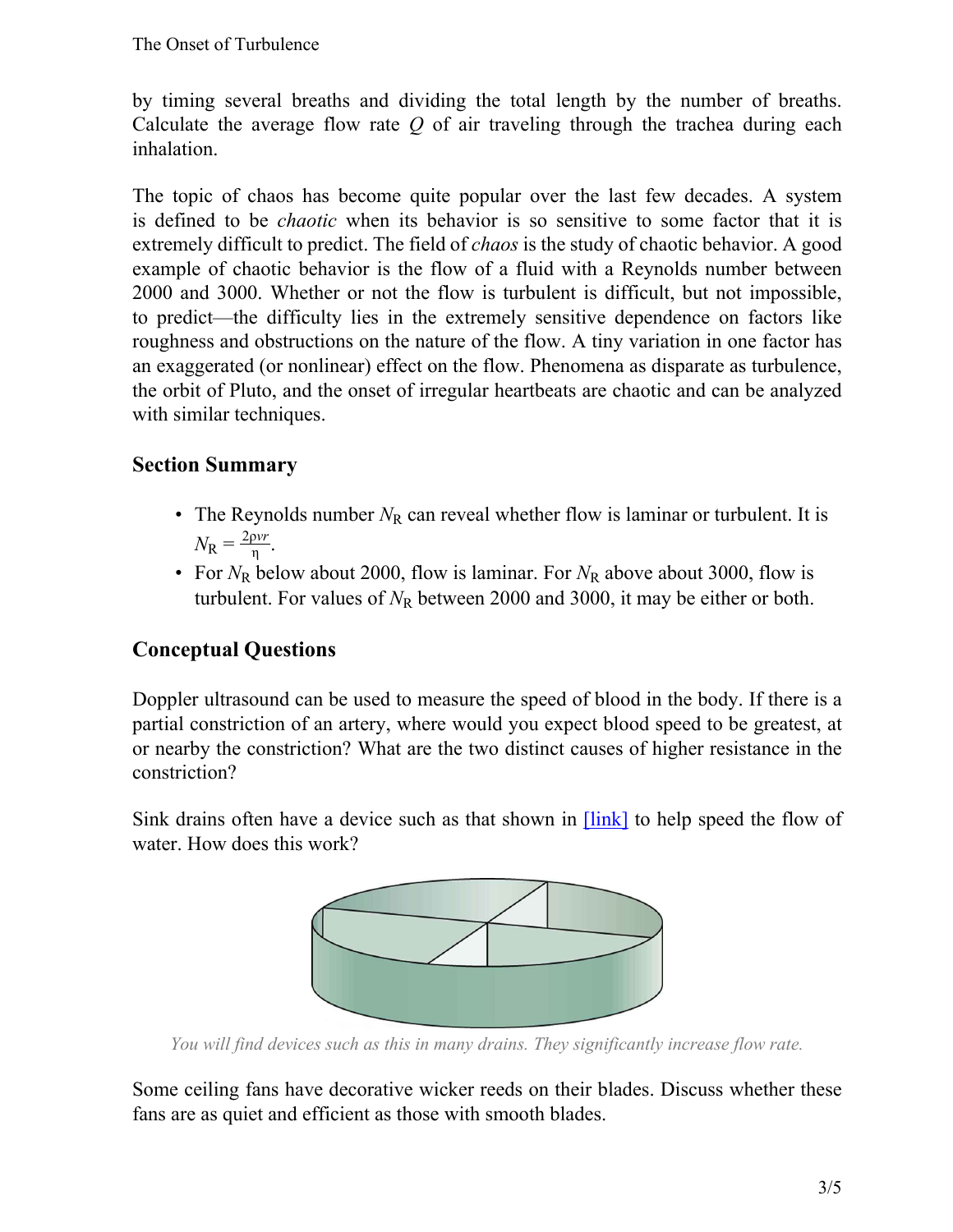# **Problems & Exercises**

Verify that the flow of oil is laminar (barely) for an oil gusher that shoots crude oil 25.0 m into the air through a pipe with a 0.100-m diameter. The vertical pipe is 50 m long. Take the density of the oil to be 900 kg/m<sup>3</sup> and its viscosity to be 1.00 (N/m<sup>2</sup>) · s (or  $1.00 \text{ Pa} \cdot \text{s}$ ).

 $N_{\rm R}$  = 1.99  $\times$  10<sup>2</sup> < 2000

Show that the Reynolds number  $N_R$  is unitless by substituting units for all the quantities in its definition and cancelling.

Calculate the Reynolds numbers for the flow of water through (a) a nozzle with a radius of 0.250 cm and (b) a garden hose with a radius of 0.900 cm, when the nozzle is attached to the hose. The flow rate through hose and nozzle is 0.500 L/s. Can the flow in either possibly be laminar?

(a) nozzle:  $1.27 \times 10^5$ , not laminar

(b) hose:  $3.51 \times 10^4$ , not laminar.

A fire hose has an inside diameter of 6.40 cm. Suppose such a hose carries a flow of 40.0 L/s starting at a gauge pressure of  $1.62 \times 10^6$  N/m<sup>2</sup>. The hose goes 10.0 m up a ladder to a nozzle having an inside diameter of 3.00 cm. Calculate the Reynolds numbers for flow in the fire hose and nozzle to show that the flow in each must be turbulent.

Concrete is pumped from a cement mixer to the place it is being laid, instead of being carried in wheelbarrows. The flow rate is 200.0 L/min through a 50.0-m-long, 8.00-cmdiameter hose, and the pressure at the pump is  $8.00 \times 10^6$  N/m<sup>2</sup>. Verify that the flow of concrete is laminar taking concrete's viscosity to be 48.0 (N/m<sup>2</sup>)  $\cdot$  s, and given its density is 2300 kg/m<sup>3</sup>.

2.54 << 2000, laminar.

At what flow rate might turbulence begin to develop in a water main with a 0.200-m diameter? Assume a 20º C temperature.

What is the greatest average speed of blood flow at 37<sup>o</sup> C in an artery of radius 2.00 mm if the flow is to remain laminar? What is the corresponding flow rate? Take the density of blood to be  $1025 \text{ kg/m}^3$ .